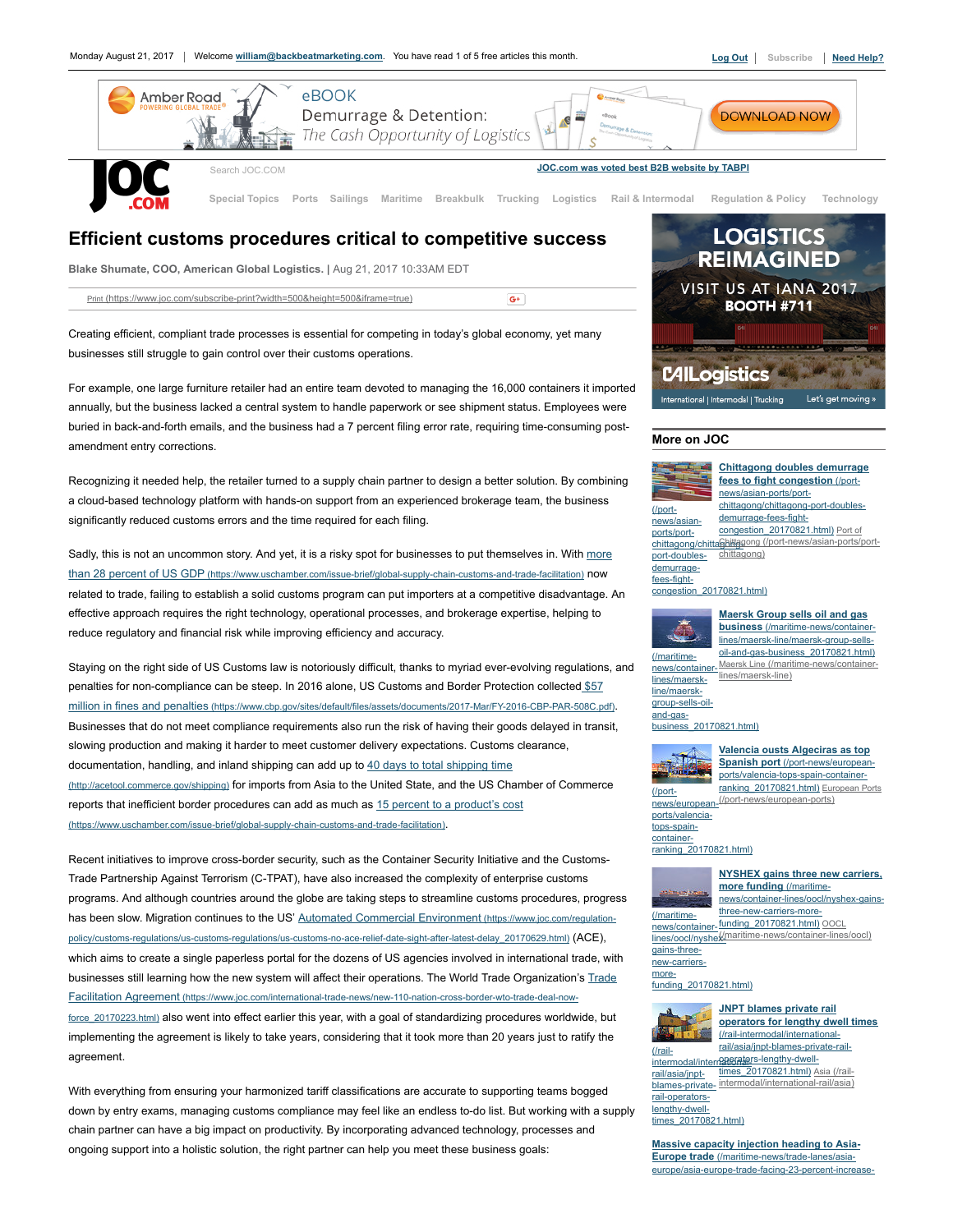- Improve timeliness and accuracy. By implementing a purpose-built technology platform customized to your business requirements, you can create a single source of truth for all customs documentation, automate workflows, and gain visibility into shipment status. For the furniture retailer mentioned above, funneling all required documents into entry riders helped to eliminate confusion over missing documents, boosting efficiency significantly. Robust auditing processes also improve efficiency by reducing post-amendment entries and the risk of costly fines. In the retailer's case, a four-step auditing process, with each step taking only minutes, helped to slash its error rate from 7 percent to less than 1 percent.
- Ensure ongoing compliance. Compliance is a top customs-related concern for most businesses, yet even businesses that self-file may not have an internal compliance team. Requirements are constantly changing, and more sensitive goods, such as children's products or agricultural materials, can involve review from multiple agencies. An outside expert can help ensure all certificates and filings are in place, determine if your classifications are valid, and guide you through any required interviews to explain your customs processes appropriately. As the ACE platform becomes the new filing standard, a reputable partner should also teach you how to find data in the system, such as ports where you have had a history of exams, so you can refine your operations accordingly.
- Standardize business requirements. For businesses that do a lot of exporting, managing entry requirements to all your global destinations can be laborious. An intelligent platform makes that process seamless by creating and maintaining export rules for each country. Taking this approach yielded significant rewards for a global manufacturer of coolers, which used to spend hours researching requirements for its buyers around the world. By creating rules for each buyer in a centralized platform, one worker was able to manage what formerly took a four-person staff to complete.
- Achieve greater security. Established in the wake of 9/11, C-TPAT certification is designed to ensure all cargo entering the United States is secure. Because of the substantial paperwork involved, many businesses with overseas facilities just achieve the first level of C-TPAT certification but then wonder why so much of their cargo is called for exams. A partner with expertise in customs security requirements can help you achieve a higher level of certification, including performing on-site analysis and training your factory workers to provide the right information. Taking that extra step not only improves the security of your goods throughout the supply chain, but also streamlines your operations.

As global trade grows increasingly complex, businesses cannot afford to ignore the importance of a solid customs strategy. Taking steps now to create an integrated technology-driven solution can help you reduce compliance risk, improve operational efficiency, and move your goods around the world more freely.

Blake Shumate is chief operating officer at American Global Logistics.

International Logistics [\(/international-logistics\)](https://www.joc.com/international-logistics) › Logistics Providers [\(/international-logistics/logistics-providers\)](https://www.joc.com/international-logistics/logistics-providers) International Logistics [\(/international-logistics\)](https://www.joc.com/international-logistics) › Global Sourcing [\(/international-logistics/global-sourcing\)](https://www.joc.com/international-logistics/global-sourcing) Regulation & Policy [\(/regulation-policy\)](https://www.joc.com/regulation-policy) Regulation & Policy [\(/regulation-policy\)](https://www.joc.com/regulation-policy) › Customs Regulations [\(/regulation-policy/customs-regulations\)](https://www.joc.com/regulation-policy/customs-regulations) › International Customs Regulations [\(/regulation-policy/customs-regulations/international-customs-regulations\)](https://www.joc.com/regulation-policy/customs-regulations/international-customs-regulations) Regulation & Policy [\(/regulation-policy\)](https://www.joc.com/regulation-policy) › Customs Regulations [\(/regulation-policy/customs-regulations\)](https://www.joc.com/regulation-policy/customs-regulations) › US Customs Regulations

[\(/regulation-policy/customs-regulations/us-customs-regulations\)](https://www.joc.com/regulation-policy/customs-regulations/us-customs-regulations)

#### More Breaking Logistics Providers News



(/international-logistics/logistics[providers/strong-demand-keeps-dfds-rally](https://www.joc.com/international-logistics/logistics-providers/strong-demand-keeps-dfds-rally-rolling_20170817.html)rolling\_20170817.html) Strong demand keeps DFDS rally Reforms present pitfalls. rolling (/international-logistics/logistics[providers/strong-demand-keeps-dfds-rally](https://www.joc.com/international-logistics/logistics-providers/strong-demand-keeps-dfds-rally-rolling_20170817.html)rolling\_20170817.html)



(/international-logistics/logisticsproviders/reforms-present-pitfalls[opportunities-indian-3pls\\_20170814.html\)](https://www.joc.com/international-logistics/logistics-providers/reforms-present-pitfalls-opportunities-indian-3pls_20170814.html) opportunities to Indian 3PLs (/international-logistics/logisticsproviders/reforms-present-pitfalls[opportunities-indian-3pls\\_20170814.html\)](https://www.joc.com/international-logistics/logistics-providers/reforms-present-pitfalls-opportunities-indian-3pls_20170814.html)



(/international-logistics/logistics[providers/sumitomo-warehouse](https://www.joc.com/international-logistics/logistics-providers/sumitomo-warehouse-withstands-shipping-unit-slump_20170807.html)withstands-shipping-unitslump\_20170807.html) Sumitomo Warehouse withstands shipping unit slump (/international-logistics/logistics[providers/sumitomo-warehouse](https://www.joc.com/international-logistics/logistics-providers/sumitomo-warehouse-withstands-shipping-unit-slump_20170807.html)withstands-shipping-unitslump\_20170807.html)



europe)

ports/portrotterdam/rotterdambis/port-rotterdam) [rotterdam/rotterdam-shines-european](https://www.joc.com/port-news/european-ports/port-rotterdam/rotterdam-shines-european-rivals-keep-fight_20170820.html)[rivals-keep-fight\\_20170820.html\)](https://www.joc.com/port-news/european-ports/port-rotterdam) Port of Rotterdam (/port-news/european-

[capacity\\_20170820.html\)](https://www.joc.com/maritime-news/trade-lanes/asia-europe/asia-europe-trade-facing-23-percent-increase-capacity_20170820.html) Asia-Europe [\(/maritime-news/trade-lanes/asia-](https://www.joc.com/maritime-news/trade-lanes/asia-europe)

europeanrivals-keep-

[fight\\_20170820.html\)](https://www.joc.com/port-news/european-ports/port-rotterdam/rotterdam-shines-european-rivals-keep-fight_20170820.html)

shines-

(/maritimenews/tradelanes/asia-

## More News & [Analysis](https://www.joc.com/news) (/news)



## **Webcasts**

#### IHS Markit

(https://vts.inxpo.com/Launch/QReg.htm? [ShowKey=42972&AffiliateData=W17092817hp\)](https://vts.inxpo.com/Launch/QReg.htm?ShowKey=42972&AffiliateData=W17092817hp) Logistics Technology and the Shipper: Measuring the Benefits (https://vts.inxpo.com/Launch/QReg.htm? [ShowKey=42972&AffiliateData=W17092817hp\)](https://vts.inxpo.com/Launch/QReg.htm?ShowKey=42972&AffiliateData=W17092817hp) Sep 28, 2017 2:00PM EDT

LEARN MORE » [\(/webcast/logistics-technology-and](https://www.joc.com/webcast/logistics-technology-and-shipper-measuring-benefits)shipper-measuring-benefits)

#### **A** IHS Markit

(https://vts.inxpo.com/Launch/QReg.htm? [ShowKey=39124&AffiliateData=W170727hpOD\)](https://vts.inxpo.com/Launch/QReg.htm?ShowKey=39124&AffiliateData=W170727hpOD) Midyear Trucking Report: Bracing for the ELD **Challenge** (https://vts.inxpo.com/Launch/QReg.htm? [ShowKey=39124&AffiliateData=W170727hpOD\)](https://vts.inxpo.com/Launch/QReg.htm?ShowKey=39124&AffiliateData=W170727hpOD) Aug 2, 2017 2:00PM EDT LEARN MORE » [\(/webcast/midyear-trucking-report](https://www.joc.com/webcast/midyear-trucking-report-bracing-eld-challenge)bracing-eld-challenge)



pk=ONDEMD) Top 100 Exporters (https://joc[sub.halldata.com/JW9426?pk=ONDEMD\)](https://joc-sub.halldata.com/JW9426?pk=ONDEMD) Jun 5, 2012 2:00PM EDT

[\(https://joc-sub.halldata.com/JW9426?](https://joc-sub.halldata.com/JW9426?pk=ONDEMD)

LEARN MORE » [\(/content/top-100-exporters\)](https://www.joc.com/content/top-100-exporters)

More Webcasts [\(/webcasts\)](https://www.joc.com/webcasts)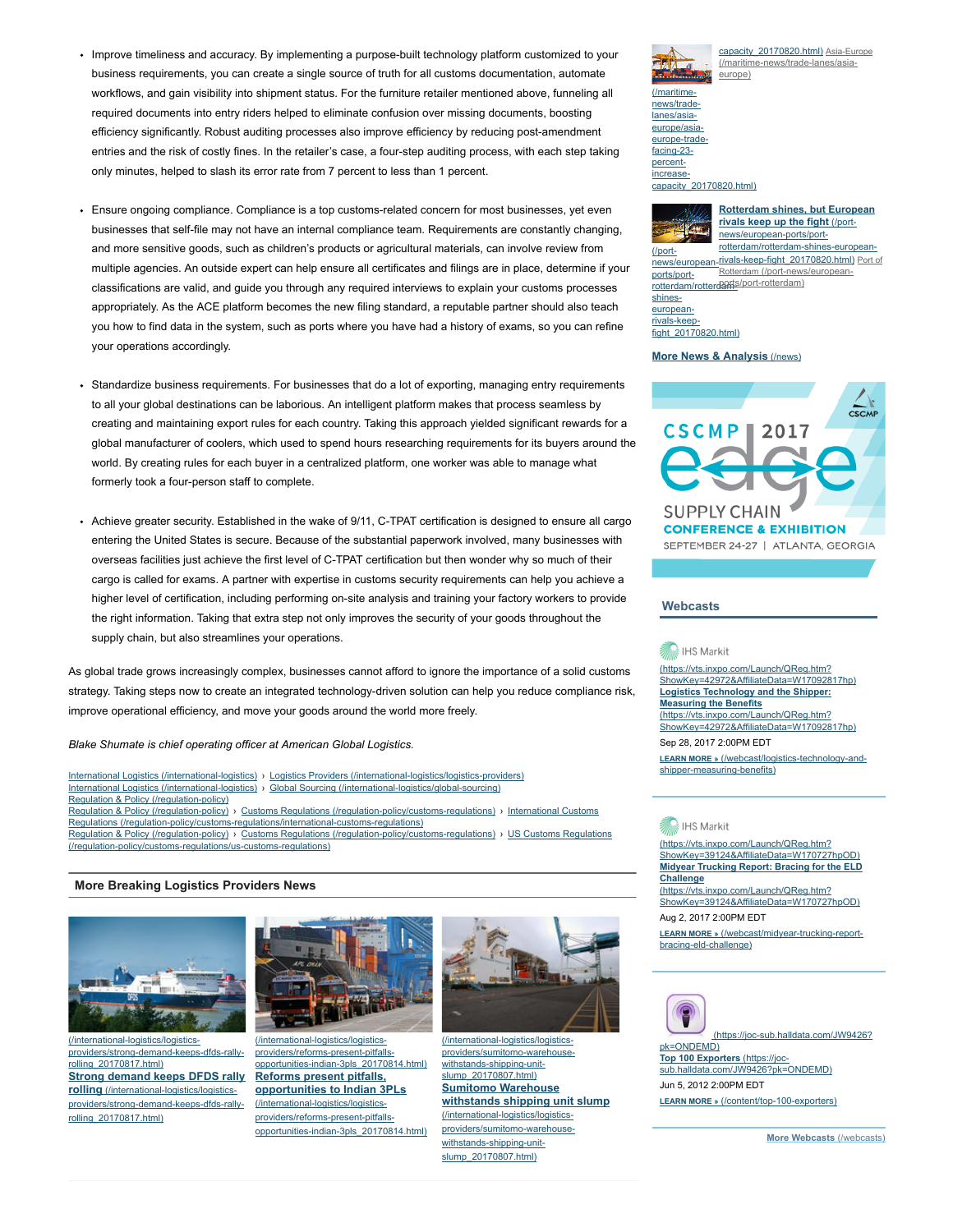Reforms present pitfalls, opportunities to Indian 3PLs [\(/international-logistics/logistics-providers/reforms-present](https://www.joc.com/international-logistics/logistics-providers/reforms-present-pitfalls-opportunities-indian-3pls_20170814.html)pitfalls-opportunities-indian-3pls\_20170814.html) Japanese logistics firms expand Indian operations [\(/international-logistics/logistics-providers/japanese-logistics-firms](https://www.joc.com/international-logistics/logistics-providers/japanese-logistics-firms-expand-indian-operations_20170421.html)expand-indian-operations\_20170421.html) Last-mile business explodes on e-commerce demand [\(/international-logistics/logistics-providers/last-mile-business](https://www.joc.com/international-logistics/logistics-providers/last-mile-business-explodes-e-commerce-demand_20170529.html)explodes-e-commerce-demand\_20170529.html) Strong demand keeps DFDS rally rolling [\(/international-logistics/logistics-providers/strong-demand-keeps-dfds-rally](https://www.joc.com/international-logistics/logistics-providers/strong-demand-keeps-dfds-rally-rolling_20170817.html)rolling\_20170817.html) Chittagong congestion raises US cotton shippers' costs (/international-logistics/logistics-providers/chittagong[congestion-raises-us-cotton-shippers%E2%80%99-costs\\_20170804.html\)](https://www.joc.com/international-logistics/logistics-providers/chittagong-congestion-raises-us-cotton-shippers%E2%80%99-costs_20170804.html)

Japan doubles down on first Myanmar special economic zone (/international-logistics/logistics-providers/japan[strengthens-commitment-first-myanmar-sez\\_20161128.html\)](https://www.joc.com/international-logistics/logistics-providers/japan-strengthens-commitment-first-myanmar-sez_20161128.html)

Weak demand, strong dollar slam JOC's Top 50 transport providers (/international-logistics/logistics-providers/west[economies-strong-dollar-slam-top-50-transportation-provider-revenues\\_20161029.html\)](https://www.joc.com/international-logistics/logistics-providers/west-economies-strong-dollar-slam-top-50-transportation-provider-revenues_20161029.html)

Sumitomo Warehouse withstands shipping unit slump [\(/international-logistics/logistics-providers/sumitomo-warehouse](https://www.joc.com/international-logistics/logistics-providers/sumitomo-warehouse-withstands-shipping-unit-slump_20170807.html)withstands-shipping-unit-slump\_20170807.html)

Transport providers adjusting to Amazon threat [\(/international-logistics/logistics-providers/citigroup-fears-amazon-supply](https://www.joc.com/international-logistics/logistics-providers/citigroup-fears-amazon-supply-chain-disruption-subside_20170209.html)chain-disruption-subside\_20170209.html)

#### Add comment

#### Your name

william@backbea... [\(/users/williambackbeatmarketingcom\)](https://www.joc.com/users/williambackbeatmarketingcom)

#### Comment \*

Save



White Papers

# <sup>17</sup>TPM

(http://www.joc.com/sites/default/files/u1794946/TPM-[ContainerShippingOutlook-HowShippersSee2017.html\)](http://www.joc.com/sites/default/files/u1794946/TPM-ContainerShippingOutlook-HowShippersSee2017.html) Container Shipping Outlook: How Shippers See 2017

[\(http://www.joc.com/sites/default/files/u1794946/TPM-](http://www.joc.com/sites/default/files/u1794946/TPM-ContainerShippingOutlook-HowShippersSee2017.html)ContainerShippingOutlook-

HowShippersSee2017.html)

LEARN MORE » (/whitepaper/container-shipping[outlook-how-shippers-see-2017\)](https://www.joc.com/whitepaper/container-shipping-outlook-how-shippers-see-2017)

## **IHS Markit**

[\(https://www.ihs.com/info/1116/2017](https://www.ihs.com/info/1116/2017-global-maritime-outlook.html) global-maritime-outlook.html) IHS Markit Maritime & Trade Perspectives: 2017 Global Outlook [\(https://www.ihs.com/info/1116/2017-global](https://www.ihs.com/info/1116/2017-global-maritime-outlook.html)maritime-outlook.html) LEARN MORE » (/whitepaper/ihs-markit-maritime-

[trade-perspectives-2017-global-outlook\)](https://www.joc.com/whitepaper/ihs-markit-maritime-trade-perspectives-2017-global-outlook)

#### Amber Road

[\(http://www.joc.com/sites/default/files/u59196/Whitepapers/A](http://www.joc.com/sites/default/files/u59196/Whitepapers/AR_Best_Practices_Reduce_International_Freight_Costs/amberroadWPleadform.html) Best Practices to Reduce International Freight Costs [\(http://www.joc.com/sites/default/files/u59196/Whitepapers/A](http://www.joc.com/sites/default/files/u59196/Whitepapers/AR_Best_Practices_Reduce_International_Freight_Costs/amberroadWPleadform.html)

LEARN MORE » [\(/whitepaper/best-practices-reduce](https://www.joc.com/whitepaper/best-practices-reduce-international-freight-costs)international-freight-costs)

More Whitepapers [\(/whitepapers\)](https://www.joc.com/whitepapers)

Podcasts



[\(/podcast/hidden-data-patterns-better-](https://www.joc.com/podcast/hidden-data-patterns-better-service)

Hidden Data Patterns, Better Service [\(/podcast/hidden-data-patterns-better-service\)](https://www.joc.com/podcast/hidden-data-patterns-better-service) LEARN MORE » [\(/podcast/hidden-data-patterns](https://www.joc.com/podcast/hidden-data-patterns-better-service)better-service)



where-why)

[\(/podcast/moving-beyond-what-and-](https://www.joc.com/podcast/moving-beyond-what-and-where-why)

Moving Beyond the "What" and "Where" to "Why?" [\(/podcast/moving-beyond-what-and-where](https://www.joc.com/podcast/moving-beyond-what-and-where-why)why)

LEARN MORE » [\(/podcast/moving-beyond-what-and](https://www.joc.com/podcast/moving-beyond-what-and-where-why)where-why)